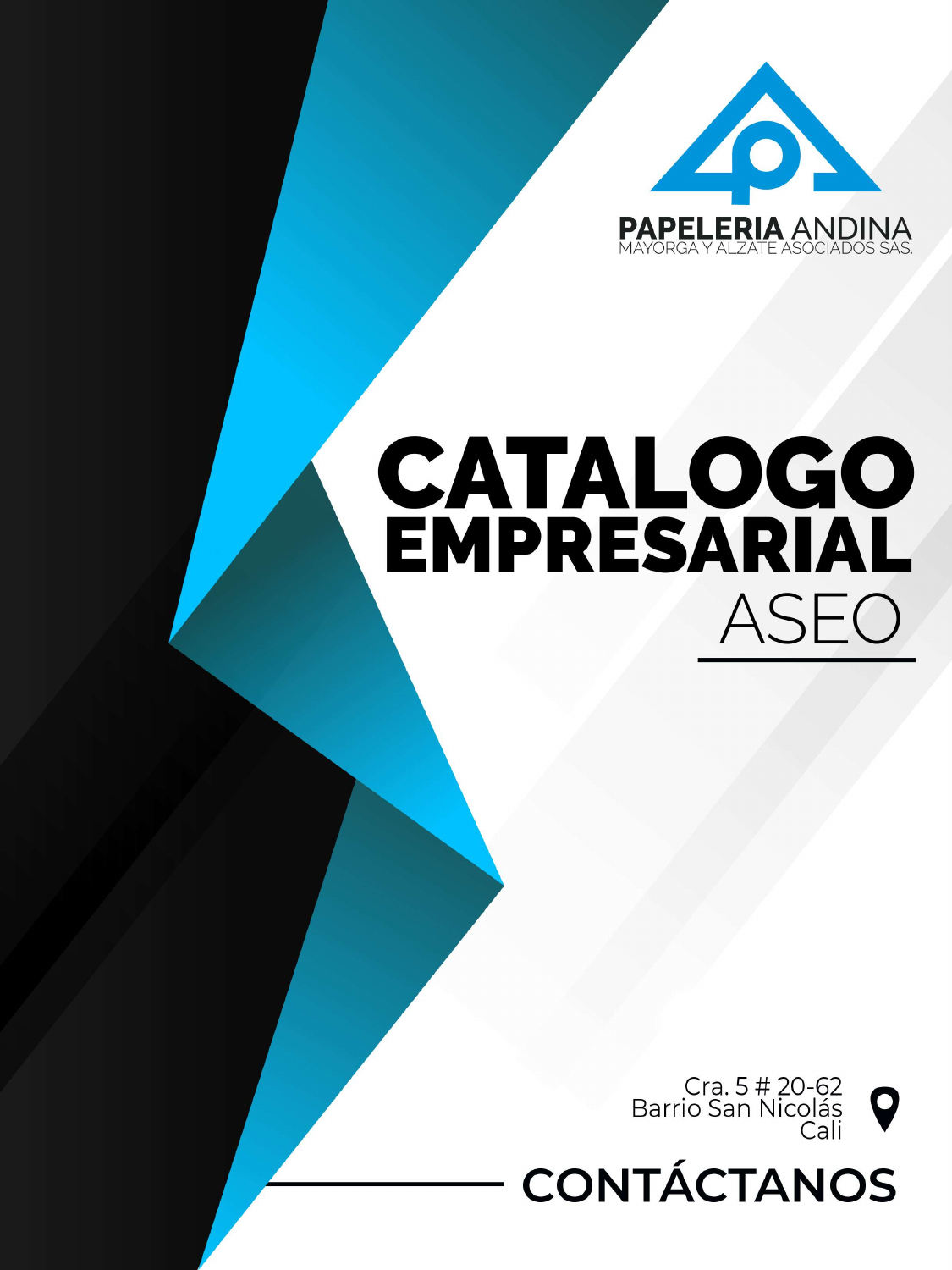



**DETERGENTE FAB** 450 GR - 850 GR 2000 GR



**DETERGENTE LINCE** 1000 GR - 5000 GR



**BLANQUEADOR TAK.TAX** 3800 ML



**CERA PLAST** 3800 ML



**DESMANCHADOR NITRICO** 3800 ML



**LIMPIADOR FABULOSO** MAR FRESCO - 1L Y 2L LAVANDA - 1L, 2L Y 5L

ASEO



**LIMPIAVIDRIOS** 500 ML 1000 ML 3800 ML



**LIMPIADOR 4 EN 1** 500 ML



**CREOLINA** 3800 ML



**VARSOL MULTIUSO** 3800 ML



3800 ML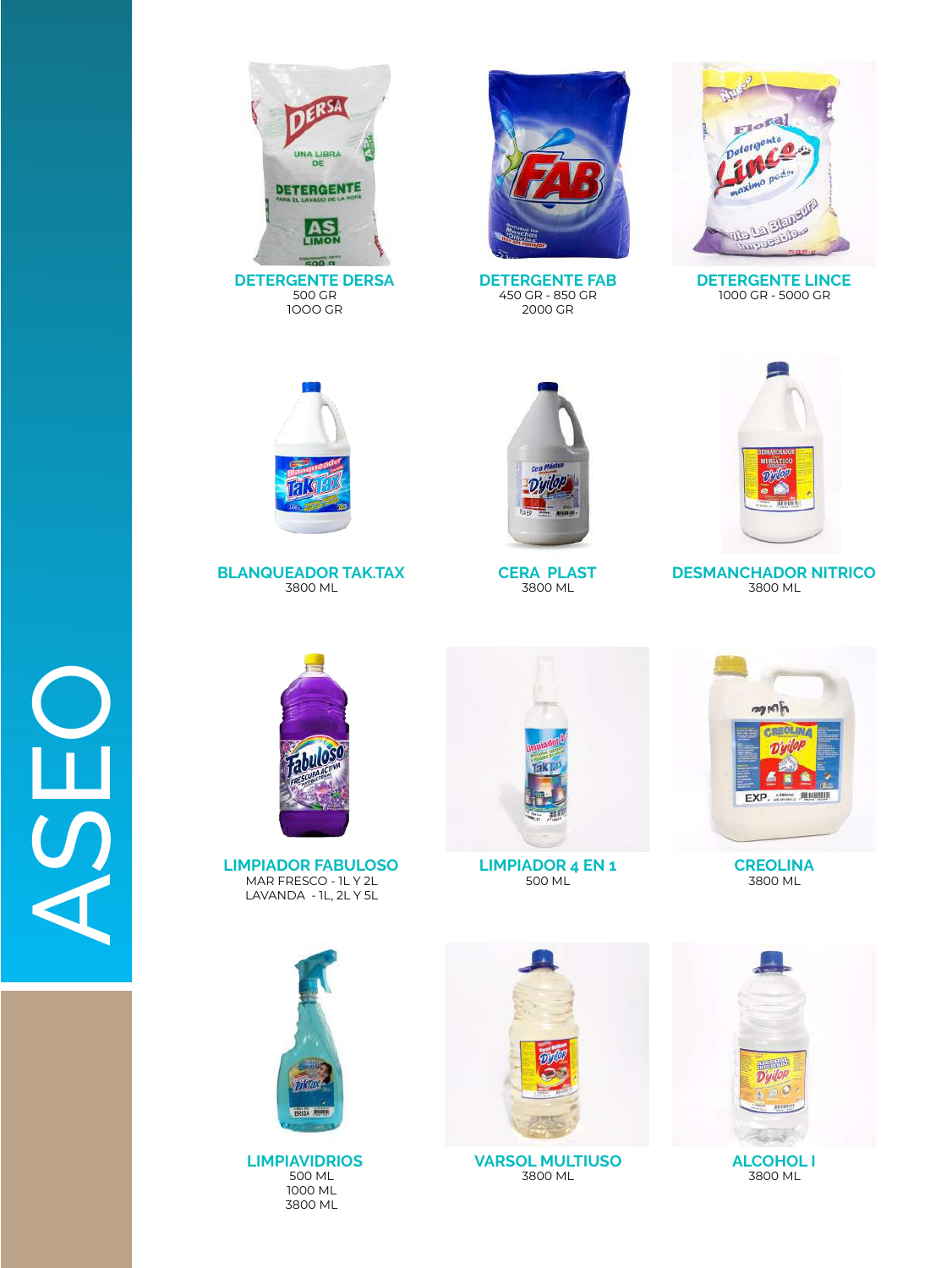







**DESENGRASANTE TAK-TAX** 3800 ML

**DESMANCHADOR TAK-TAX** 3800 ML



**AXION LIQUIDO** 750 ML



**DETERGENTE LIQUIDO** 3800 ML



**REPUESTO AXION LIQUIDO** 720 ML



**JABON EN BARRA** 220 GR - 3000 GR



**JABON COCO** 200 GR



**JABON DORADO** 125 GR



500 ML 1800 ML 3800 ML



**LAVALOZA LIQUIDO** 3800 ML



**SUAVIZANTE TEXIL** 3800 ML

## $\overline{\mathbf{b}}$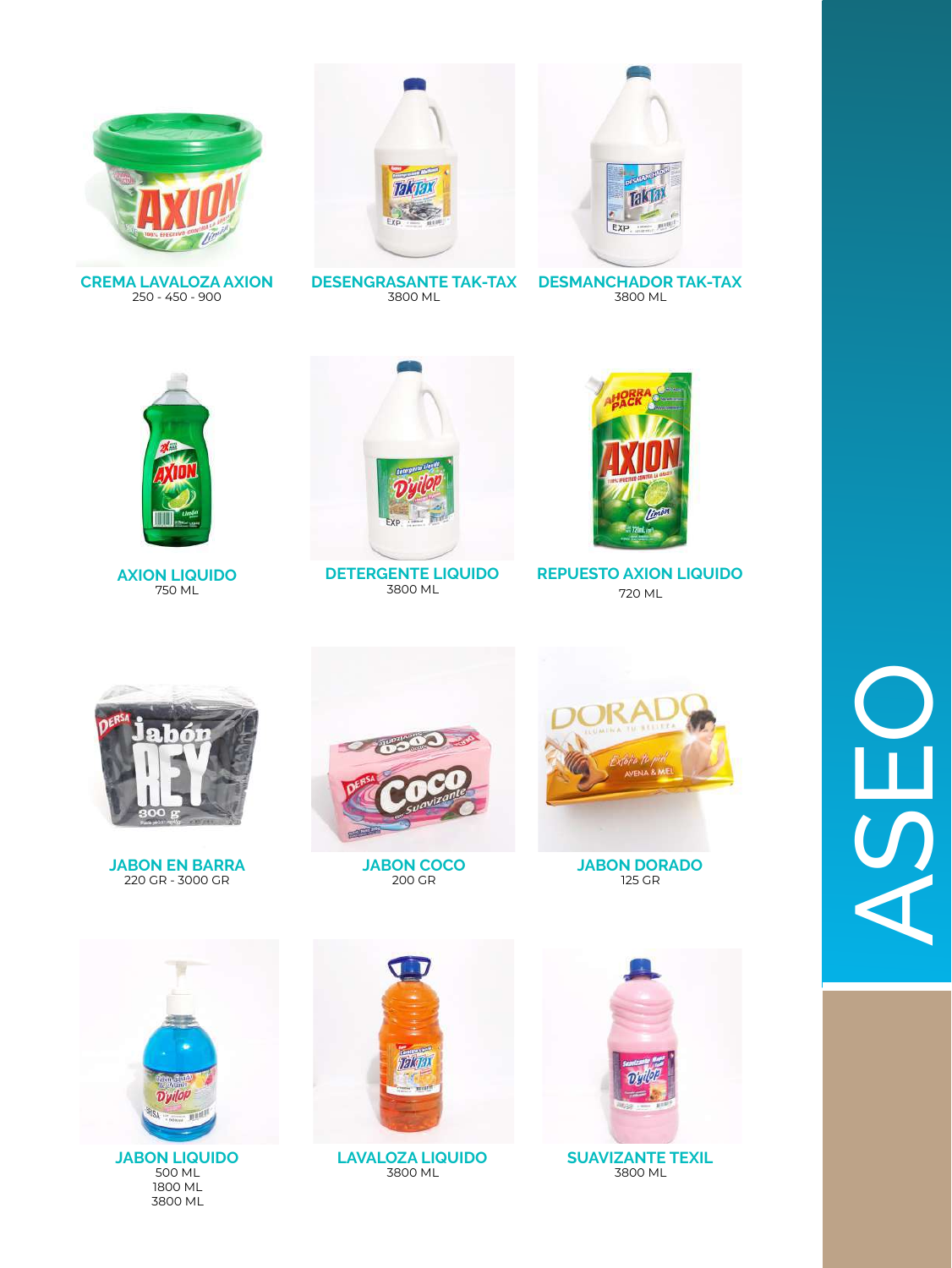

**DULCE ABRIGRO** ROJO Y BLANCO



**ESPONJA ABRASIVA**  2 UNIDADES



**ESPONJAS DERSA** X 12 UNIDADES



**ESPONJA FREGONA** DOBLE USO







**T** 

**PAÑO ABSORVENTE** TASK



**PAÑUELOS KLEENEX** FACIALES



**PAPEL HIGIENICO** FAMIMAX 22 Y 40 M









NATURAL Y BLANCO

**TOALLA DE MANOS EN Z TOALLA DE MANOS EN ROLLO** NATURAL Y BLANCO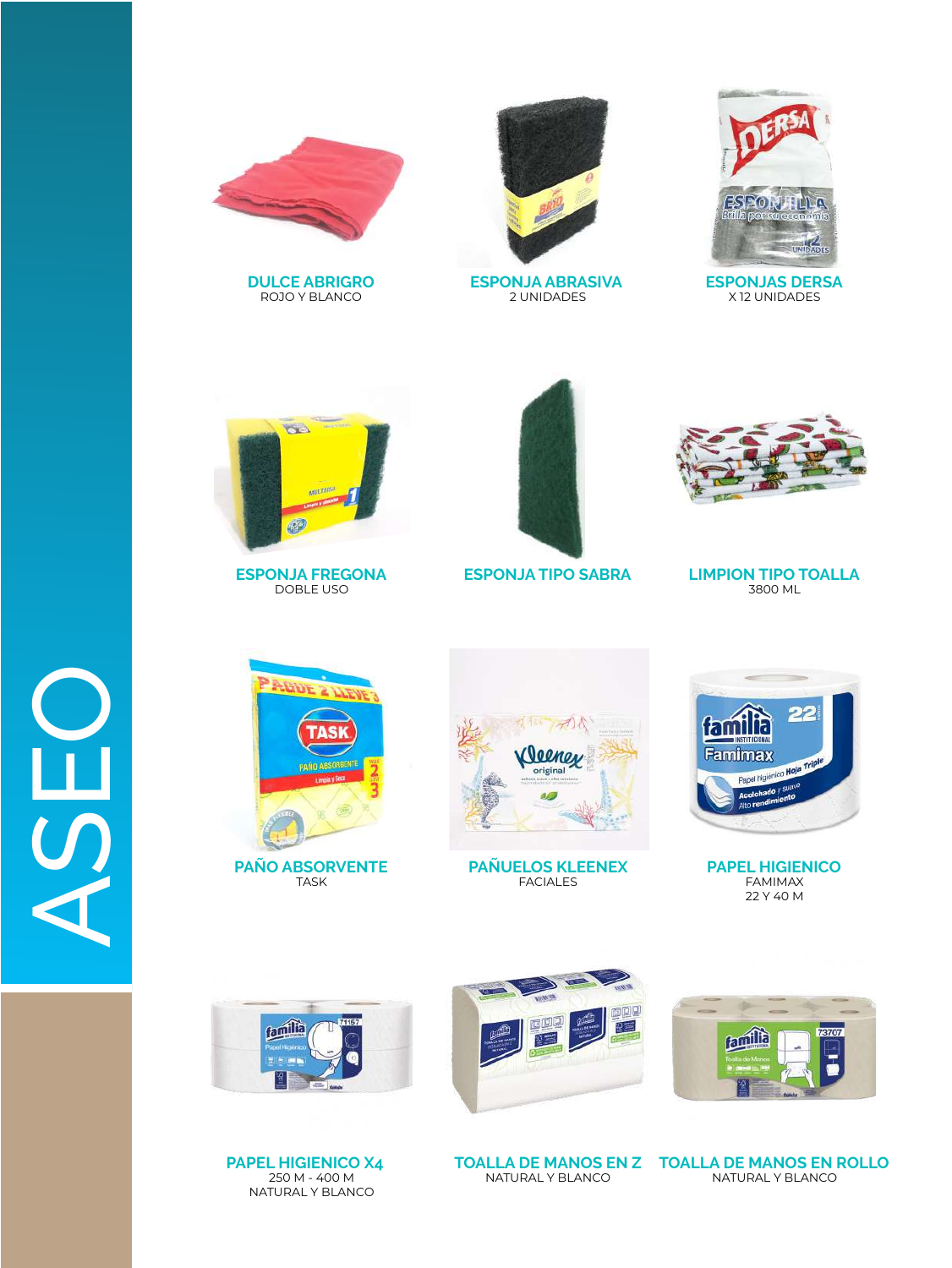

**IIMPION MULTIUSOS** 



**TOALLA DE COCINA** 

SCOTT



**WYPALL** ROLLO X 70 HOJAS







**PAPELERA EN MALLA** 



**PAPELERA EN MADERA** 



**CANASTA BASURERA COLORES** 



**CANASTA BASURERA VAIVEN COLORES** 



**BALDE 10 L COLORES** 

J)







**CEPILLO PARA SANITARIO** SIN BASE

**CHUPA PARA INODOROS** 

**BASE INCLUIDA**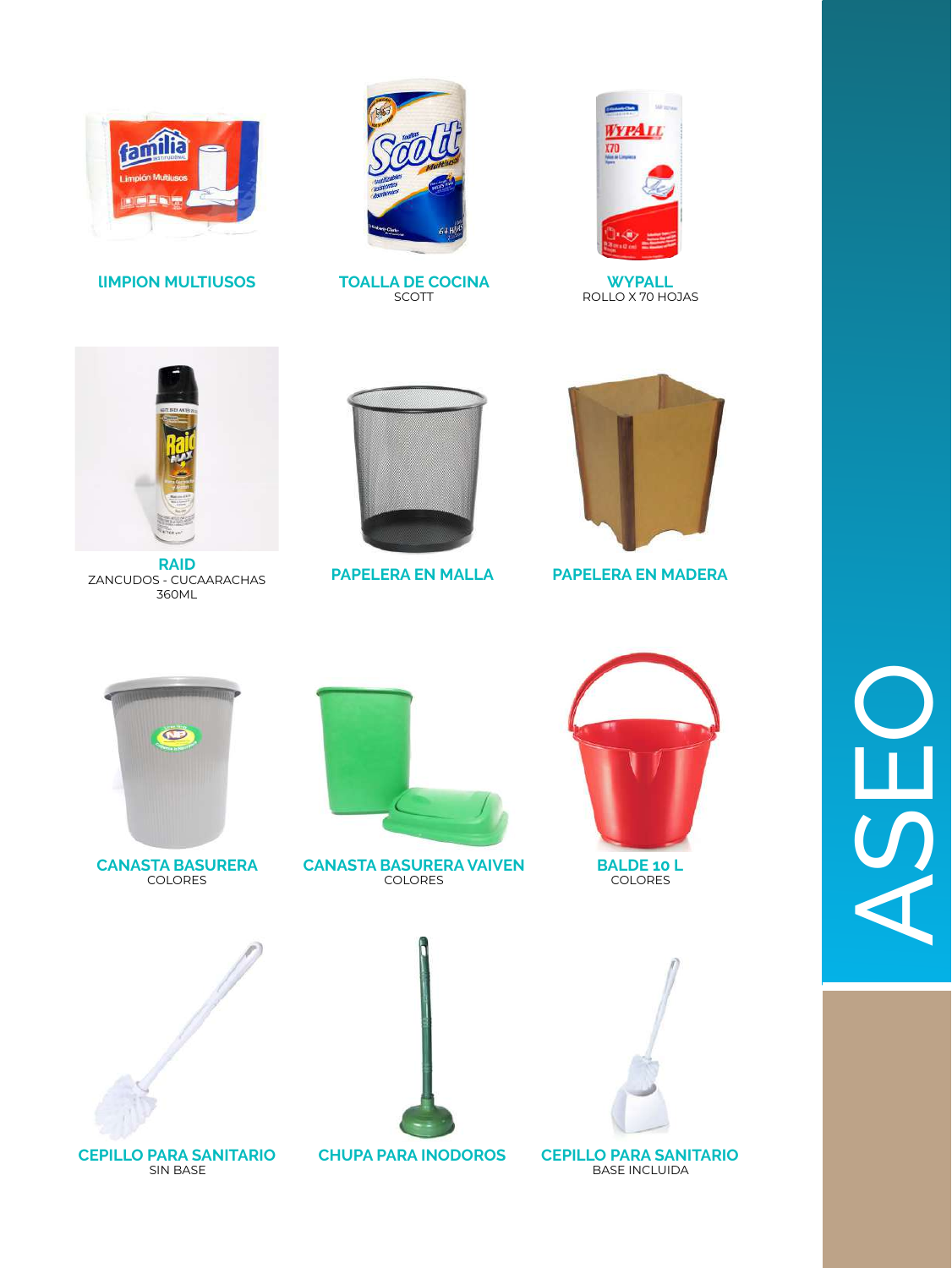

**ESCOBA ZULIA** CON Y SIN PALO FORRADO





**ESCOBA CERDA DURA** CON Y SIN PAL FORRADO

**ESCOBA CERDA SUAVE** CON Y SIN PALO FORRADO





**CEPILLO DE PISO ESCOBA INDUSTRIAL** RAIZ



**ESCOBA INDUSTRIAL** NYLON



 $\frac{1}{2}$ 

**TRAPERO** CON Y SIN PALO FORRADO



**TRAPERO GALLINETO TRAPER PEREZOSO**





**ESCOBA BARREPAREDES RECOGEDOR CEPILLOS MULTIUSOS** 



**RECOGEDOR** CON BANDA

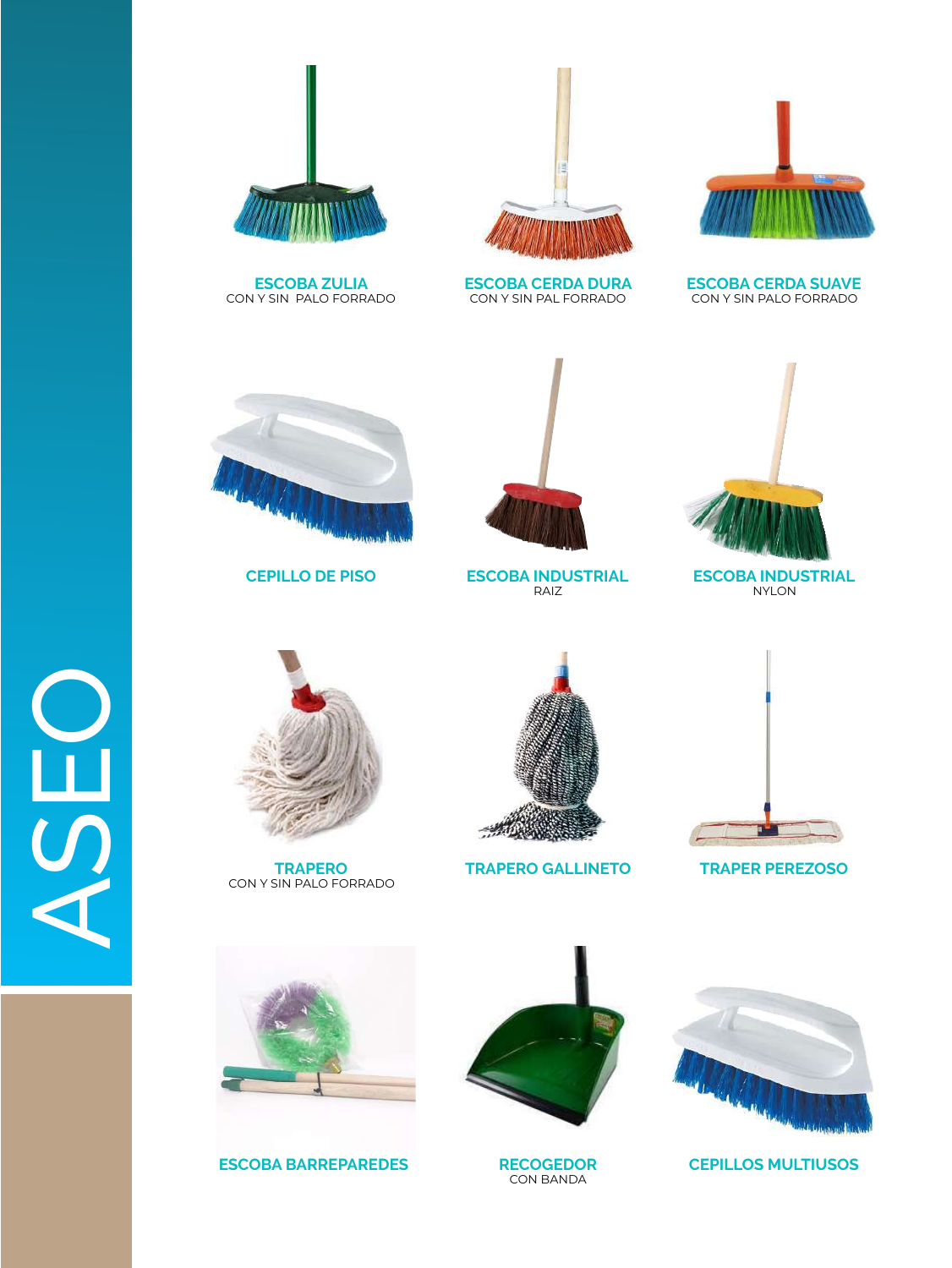





**JABON LIQUIDO 80500 DISPENSADOR DE JABON DISPENSADOR PAPEL**



**DISPENSADOR TOALLA EN Z DISPENSADOR TOALLA ROLLO AMBIENTADOR TOQUE**



AROMAS VARIADOS



**AMBIENTADOR VARITAS AMBIENTADOR SPRAY**



AROMAS VARIADOS



**RESPUESTO AMBIENTADOR** TOQUE AROMAS VARIADOS



**AMBIENTADOR ELECTRICO** ACEITE AROMAS VARIADOS



**REPUESTO AMBIENTADOR** ELECTRICO AROMAS VARIADOS





O<br>ASEO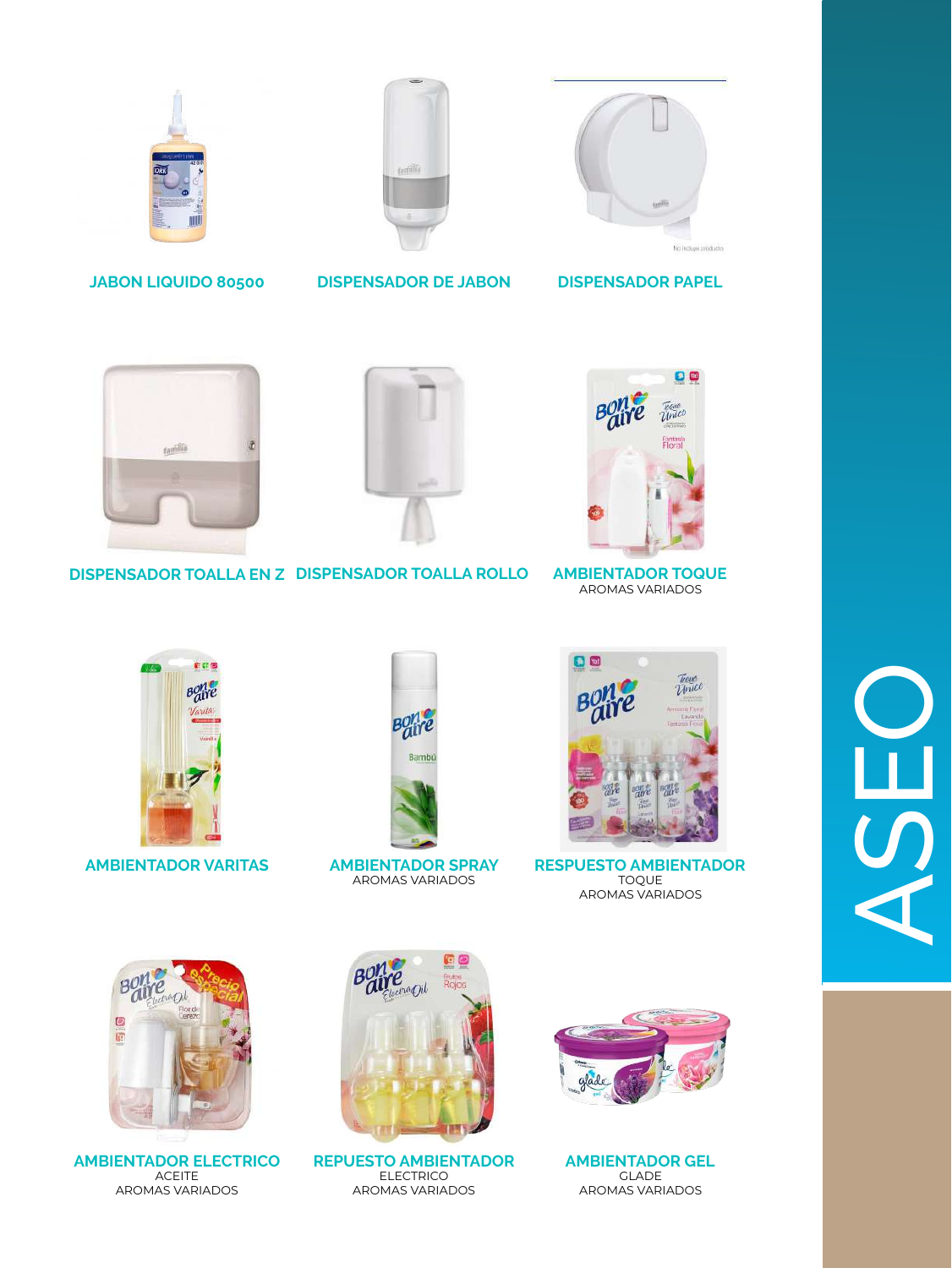





**BOLSA BASURA COLORES** 45 X 60 - 65 X 90 55 X 55 - 90 X 125

**BOLSA BASURA BLANCA** 45 X 60 - 65 X 90 90 X 125

**BOLSA BASURA NEGRA** 45 X 60 - 65 X 90 55 X 55 - 90 X 110



**GUANTES** INDUSTRIAL Y DOMESTICO



**AMBIENTADOR EN GEL** D'YILOP